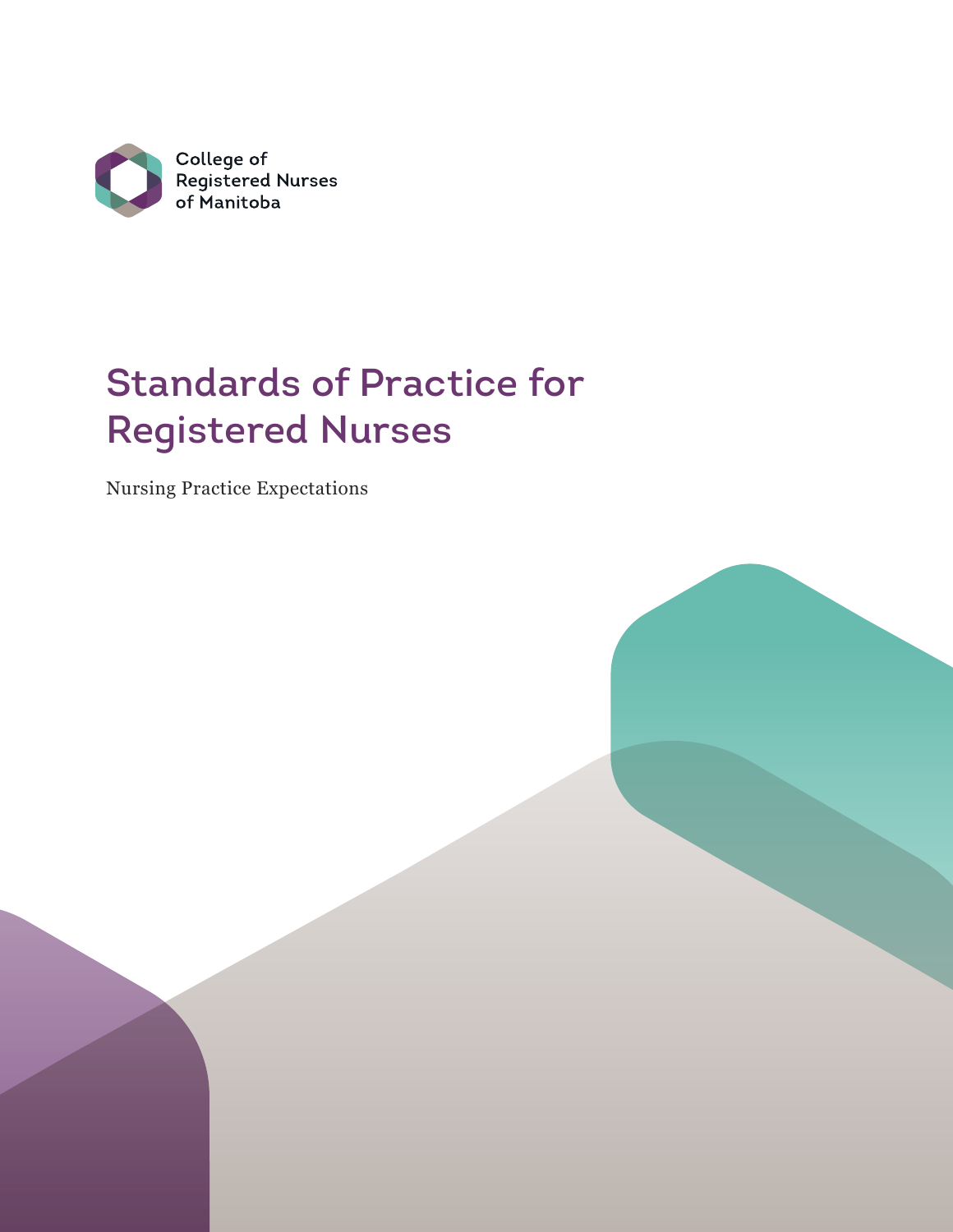## Introduction

The College of Registered Nurses of Manitoba (the College) has the legislated authority through the Registered Nurses Act to establish standards of practice in order to protect the public.

Standards of practice describe how a registered nurse is to practice, at a minimum. This minimum is evidenced by their observable behaviours and actions.

#### **How does this document work?**

This document lists each standard, followed by a standard statement and numbered indicators. There are four standards of practice. Each standard statement describes the standard of practice. The indicators that follow illustrate how each standard is met.

#### **Standards**

- Articulate the expectations the public can have of a registered nurse in any practice setting, domain and/or role.
- Describe how a registered nurse is to practice, at a minimum.
- Serve as a legal reference to describe reasonable and prudent nursing practice.

#### **Indicators**

• Illustrate how standards are met by describing observable behaviours and actions.

Responsibility and accountability are two words often used to describe professional practice. For registered nurses, responsibility means that we accept the various expectations we possess as nurses. Accountability means we must be capable of explaining why we did or did not meet these expectations.

#### **How do I know if I am meeting the standards?**

It is the responsibility of all registered nurses in Manitoba to understand these standards and be accountable to apply them to their own nursing practice, regardless of roles or practice settings.

The policies of employers do not relieve individual registered nurses of accountability for their own actions or the primary obligation to meet the *Standards of Practice for Registered Nurses*.

An employer's policies should not require a registered nurse to practice in a manner that violates the *Standards of Practice for Registered Nurses*.

The College provides consultation to assist registered nurses with the application of standards for nursing practice.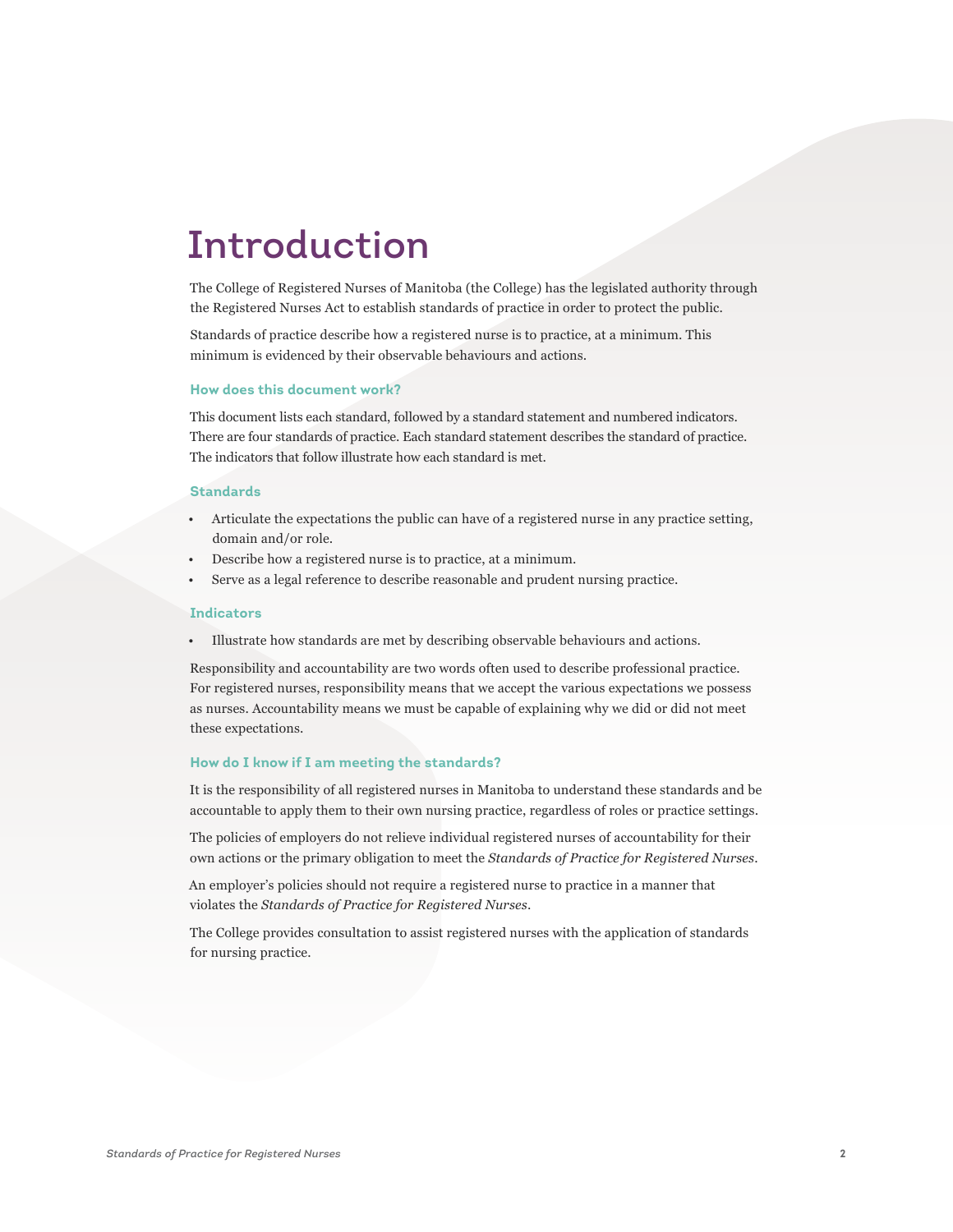## **Standard I** Client-Centered Practice

*Registered nurses are professionals, responsible and accountable in their practice to deliver client-centered care to the public.*

- 1. You identify that the client's needs, language, health literacy, abilities and culture are the focus of client-centered care.
- 2. You communicate and share the nursing perspective with the client, other professionals and the public and integrate it into team-based client-centered care.
- 3. You support the client in self-management of their health care by providing information, resources and referrals needed for the client to make informed decisions.
- 4. You identify and participate in resolving professional practice issues that interfere with the ability to practice according to the *Standards of Practice for Registered Nurses* and the *Code of Ethics* and which could have an injurious effect on the client or others.
- 5. You must practice in a manner consistent with the *Standards of Practice for Registered Nurses*, the *Code of Ethics*, *Professional Boundaries for Therapeutic Relationships* and other provincial and federal legislation.

#### **Standard II**

## Professional Practice

*Registered nurses are accountable and responsible for nursing practice that is informed by evidence and demonstrates competence.* 

- 6. You are responsible to maintain current registration according to the requirements of the College of Registered Nurses of Manitoba.
- 7. You seek opportunities for developing continuing competence.
- 8. You demonstrate use of the nursing process and/or critical inquiry in planning for the needs of clients.
- 9. Your nursing practice demonstrates use of current evidence from nursing science, other disciplines and other pertinent sources to improve and enrich your competence in nursing practice.
- 10. You acknowledge limitations in knowledge, judgment, and/or skills and function within those limitations.
- 11. You take personal responsibility for professional conduct and fitness to practice.
- 12. You report unsafe practice, professional incompetence, professional misconduct and incapacity or unfitness to practice.
- 13. You demonstrate professional behaviours, attributes and values and act as a mentor, coach, preceptor and resource to students, nursing colleagues and other members of the health-care team.
- 14. You develop and maintain competence in managing technology in health-care systems.
- 15. You demonstrate procedures that safeguard the hygiene and sanitation of the work environment including equipment used to provide care.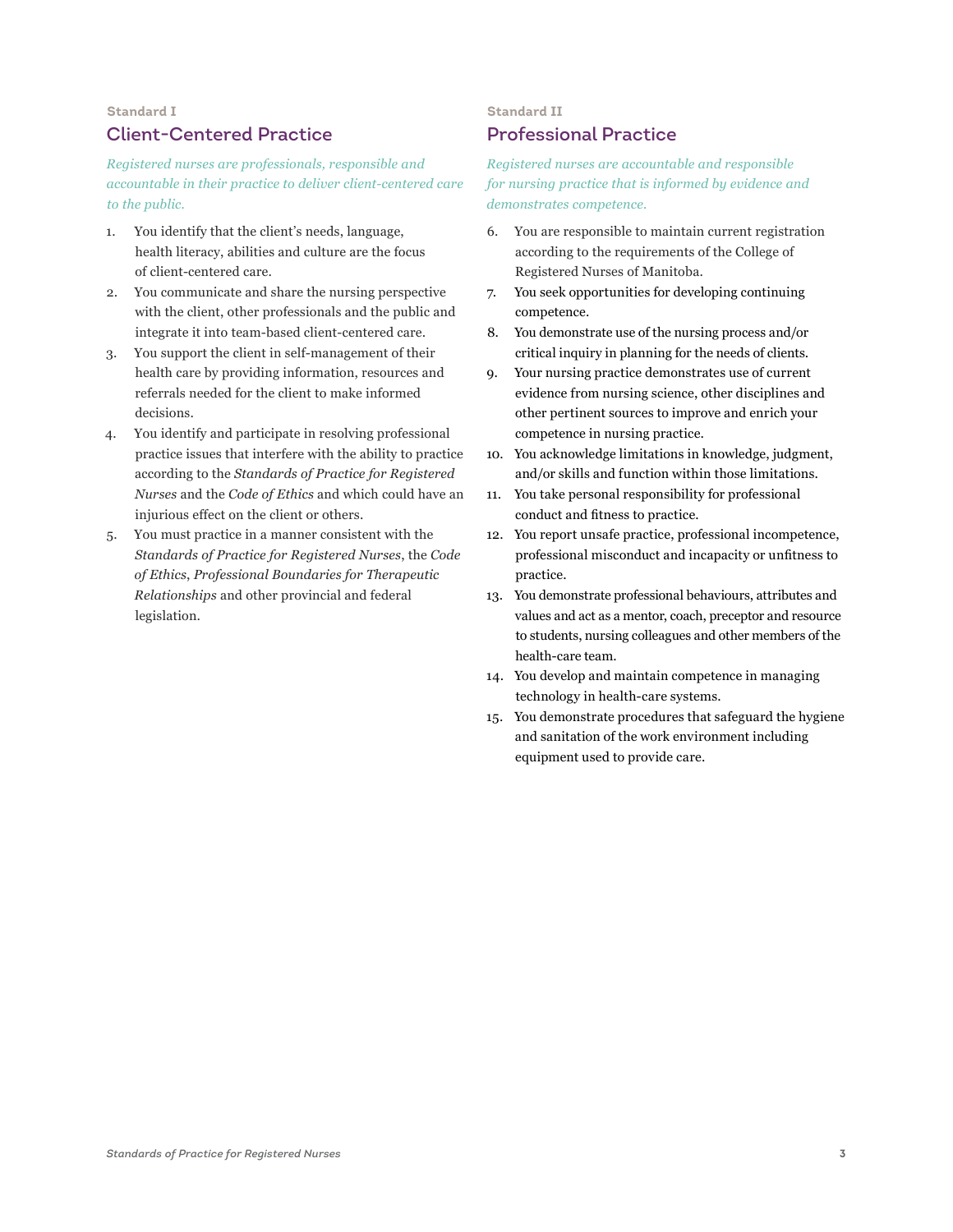## **Standard III** Professional Relationships

*Registered nurses establish and maintain professional relationships with clients and team members in order to promote leadership, collaboration and the delivery of safe health-care services.*

- 16. You identify yourself by full name and as a registered nurse.
- 17. You practice both independently and in collaboration with other team members and respect others' scope of practice.
- 18. You communicate (in all its forms) and collaborate with the client and other team members in a timely manner to promote continuity and delivery of safe, competent and ethical care.
- 19. You demonstrate skill in written and/or electronic communication that promotes quality documentation and communication between members of the team.
- 20. You promote a practice environment that supports responsibility, professional development and a respectful attitude when working with others.
- 21. You use professional judgment and delegation guidelines when delegating care to unregulated care providers in a manner that promotes client-centered care.
- 22. You encourage, support, facilitate and/or participate in research relevant to the profession.

#### **Standard IV**

### Ethical Practice

*Registered nurses recognize, promote and uphold the ethical standards of the nursing profession.*

- 23. You practice in accordance with the values outlined in the *Code of Ethics*.
- 24. You demonstrate professional responsibility in protecting personal health information.
- 25. You distinguish when digital technology/applications enhance nursing practice and when they breach the *Standards of Practice* or the *Code of Ethics* and use them appropriately (e.g. social media).
- 26. You establish and maintain appropriate therapeutic nurse-client relationships.

## Glossary

#### **Client**

The beneficiary of care; may be an individual, family, group, community or population. In some clinical settings, client may be referred to as a patient or a resident. As nursing practice is made of many domains, client may refer to a nursing student, research subject/participant or another registered nurse.

#### **Client-centered**

A partnership between a health provider or a team of health providers and a patient where the client retains control over his/her care and is provided access to the knowledge and skills of provider(s) to arrive at a realistic plan of care and access to the resources to achieve the plan.

#### **Collaboration**

Collaboration, the cornerstone of multidisciplinary care, involves working with one or more members of the health-care team who each make a unique contribution from within the limits of her or his scope of practice.

#### **Critical inquiry**

This term expands on the meaning of critical thinking to encompass critical reflection on actions. Critical inquiry means a process of purposive thinking and reflective reasoning where practitioners examine ideas, assumptions, principles, conclusions, beliefs and actions in the context of nursing practice. The critical inquiry process is associated with a spirit of inquiry, discernment, logical reasoning and application of standards (Brunt, 2005).

#### **Health literacy**

In Canada, health literacy is defined as "the ability to access, comprehend, evaluate and communicate information as a way to promote, maintain and improve health in a variety of settings across the life-course."

#### **Leadership**

A process of influencing and inspiring others toward a common goal, whether formally (through a set role) or informally.